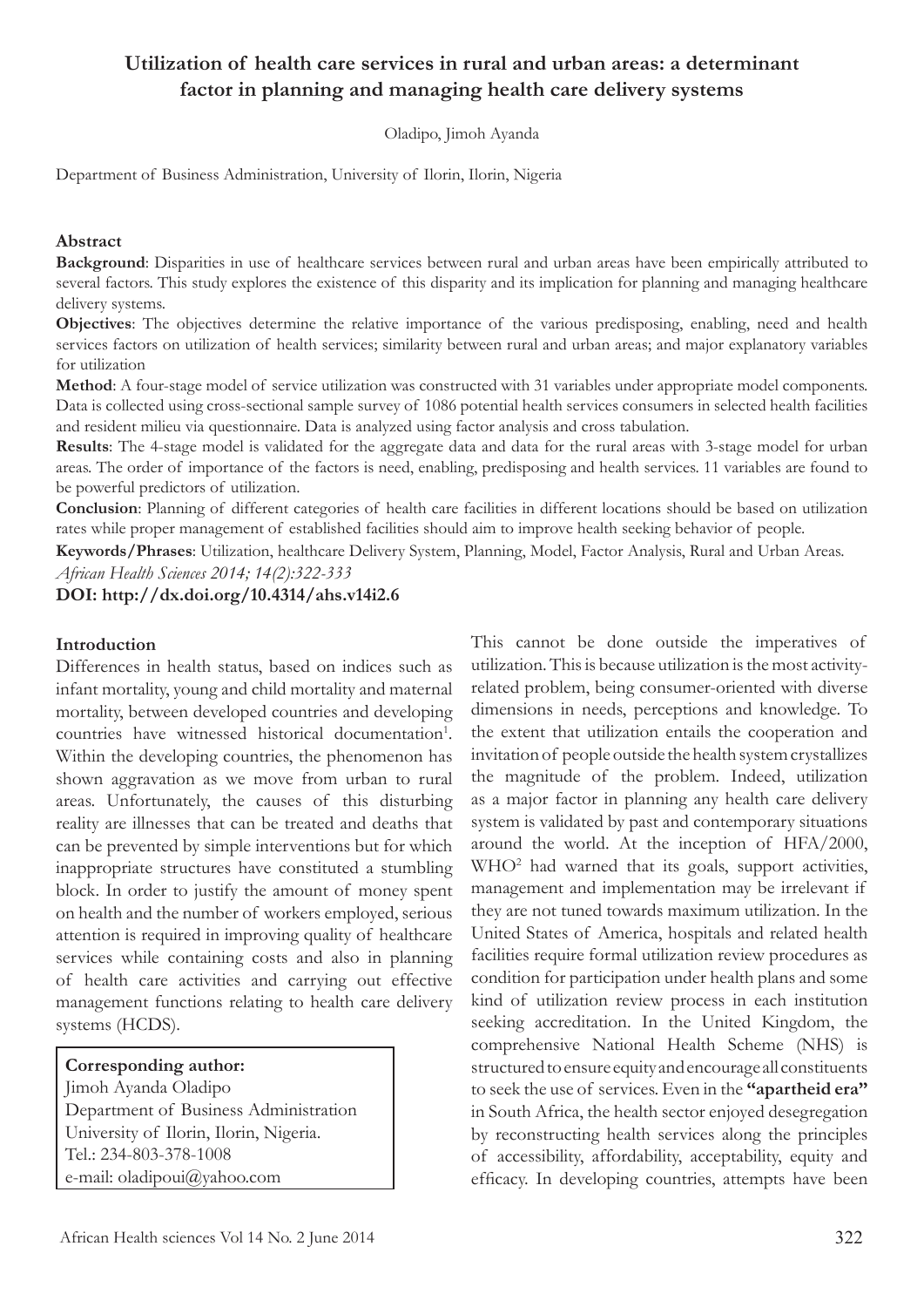directed towards promoting utilization particularly among the rural populations but success has been limited. Free medical services as a means of improving utilization through the elimination of financial barriers has formed a major issue of political activism. Success in this direction has been limited due to inappropriate structures that result from not tuning planning and management activities towards utilization, a situation compounded by other existing problems including<sup>3,4,5:</sup>

A). Rapid population growth

B). Increasing demand for health services against dwindling resources

- C). Faulty allocation of limited resources
- D). Internal inefficiency of government health care programs and health services.
- E). Poor quality of private health care services
- F). Inadequate support infrastructural facilities like water, electricity and good roads.

These problems have resulted in inappropriate structures, faulty allocation of resources and incongruent staff scheduling<sup>6</sup> which would not have arisen if potential utilization had formed the bases upon which the establishment of the facilities were initially hinged. This situation is a call to restructuring which can only be facilitated by x-raying the relationship between distribution of resources, health problems and patterns of utilization whereby identified determinants would reveal the services to be provided for the growing population as well as their magnitude.

 Utilization of service is the actual coverage and it is categorized into ambulatory medical care services (outpatient and home); inpatient services (hospital); and preventive services<sup>7</sup>. To achieve optimal levels of utilization, all the three categories must enlist the cooperation and initiative of the population as well as those of the health service providers. Hitherto, the assumption has been that the Health Ministry and other providers of health services knew the demand on their resources, upon which planning was based, by the number of people that demand services. There is at present increasing evidence, especially in the developing world, that many more who attempt to obtain such services are not getting them for a number of reasons. In Nigeria, particularly in Kwara State, the discrepancy between what the levels of health care utilization are and what they ought to be is easily discernible. This underlines current efforts in relating utilization to resources as well as to past and present planning efforts. It has been said that there is need to review planning

efforts and their appropriateness, especially when viewed from the context of utilization of health care services<sup>8</sup>.

# **Study objectives**

 Increasing evidence suggests that the observed discrepancy between potential and actual utilization cannot be explained by only one factor but many. Each of these factors varies in its intensity from area to area in Nigeria. The study explored those relevant factors that determine the utilization of health care services in Kwara State, Nigeria.

The main purpose of the study therefore is to identify the major determinants of health care utilization in order to provide useful information and guide to health planners, administrators and policy makers on the need to ensure the provision of effective health care services through developing appropriate structures and instituting enduring management capabilities as a platform for effective utilization. The immediate objectives of the study are three-fold:

- (i) To determine the relative importance of the various predisposing, enabling, need and health services factors on the utilization of health care services;
- (ii) To determine the extent of similarity between the sets of factors affecting utilization in rural and urban areas; and
- (iii) To determine the major explanatory variables for utilization

### **Methods**

This study concerns the factors that guide the use of health care services at all levels – individual, family or community. It proposes that utilization pattern can be better understood by a 4-stage behavioral model comprising predisposing, enabling, need and health services (characteristics) factors. Behavioral models have been used in different perspectives and in various sizes in the past. This study is greatly informed by these early studies, a review of which is contained in the following paragraphs.

## **Models of Health Care Utilization**

A total of thirty-one (31) variables are identified for this study. It is however instructive to note that these 31 variables can be collapsed or expanded in a meaningful way to produce a smaller or larger number. Each or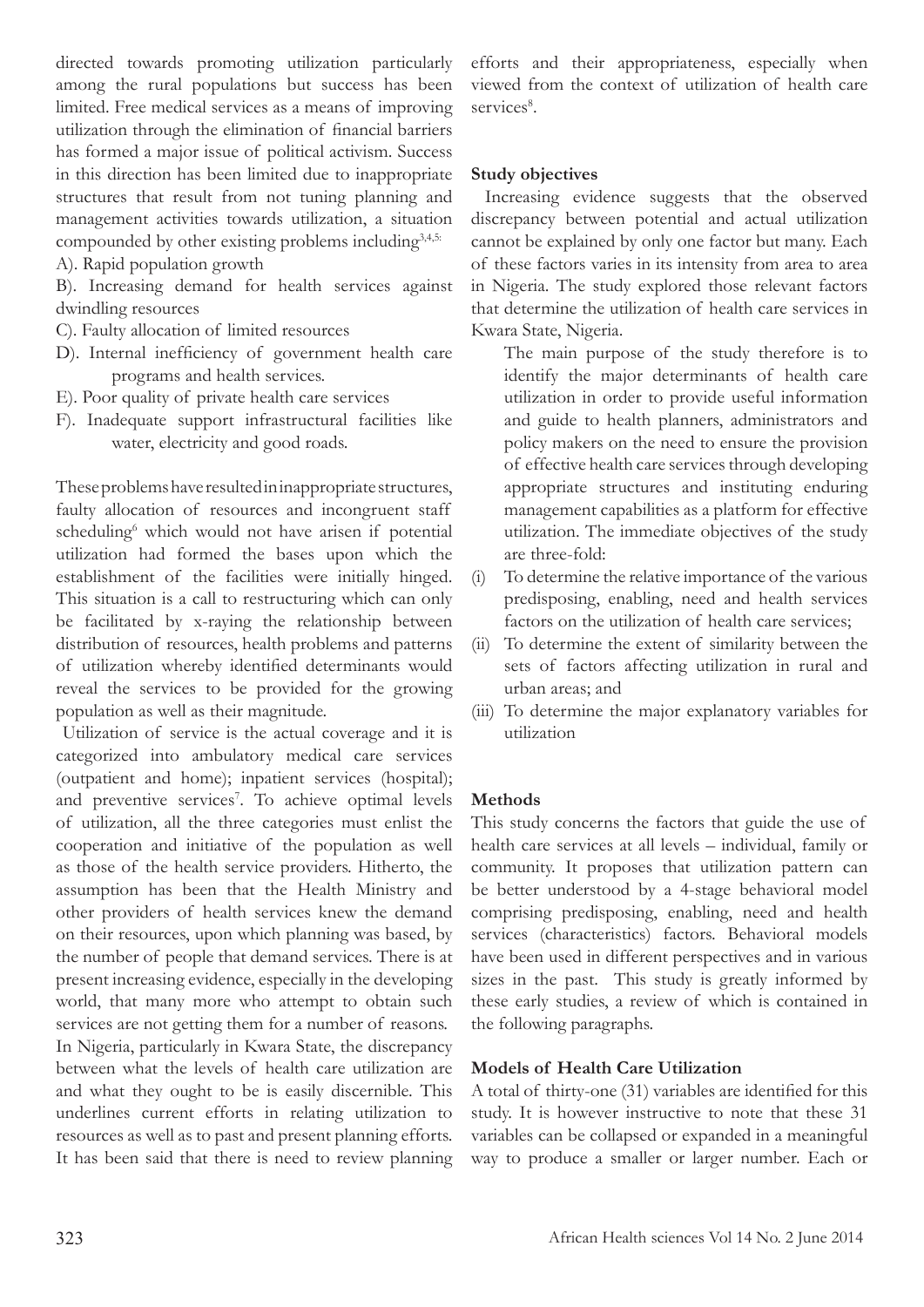any set of the variables could be, as indeed has been, used to construct models to determine empirically the extent to which any of them may be operative in a particular situation. Since each of these variables can influence utilization behavior, they have the advantage of reminding us that health care delivery systems will require pluralistic models. Moreover, developing models after a particular variable may allow more in-depth study of the many parts of the variable. For example, a model<sup>9</sup> identified six aspects of symptoms which were combined with cultural and psychological costs of treating symptoms. However, single or double variable models employing univariate or bivariate analytical methods tend to be "copouts" from other studies with the attendant limitations of qualification, reliability and replication.

Larger models of health care utilization can in general be delineated along economic, social and psychological lines. This claim is without prejudice to the inspiring multitude of studies based on socio-cultural, geographic, socio-demographic, and organizational factors and/or models that have been undertaken in the past. However, most economic and socio-psychological models contain elements of these other approaches.10,11,12 Economic models seek to find the relationship between utilization patterns based on socio-demographic factors and a set of economic variables which include income, insurance coverage, prices of health services and free care for all or certain categories of illnesses.13 Socio- psychological studies emphasize those factors such as values and attitudes, information influences, social distance, learned inclinations and other linked socio group structures as affecting the individual's definitions of illness and the subsequent decision to consult a physician.<sup>14</sup> These relatively larger models are also beset by problems of reliability and replication.

For an exploratory study intended to cover an area of diverse socio-cultural and economic factors, these models may prove inadequate. Additionally, the fact that health care delivery systems are changing rapidly, driven by demographic, social, economic, political and technological forces of a complex and interactive nature, demand that some form of multivariate modeling be focused upon.

Multivariate models have been constructed, used and cross-validated in various forms and sizes for reasons of changes over time of underlying structural relationships supporting many identified factors. Also, the use of large samples allows not only an assessment of the relative importance of the variables and factors

included in the model but also the process and nature of their interrelationships.

Most multivariate studies of healthcare utilization have been based on models that condition physician utilization on predisposing, enabling and need factors.15,16,17 In summary, these models have theorized that predisposing factors, consisting of socio-demographic variables combined with attitudes and beliefs, interact with enabling factors mainly of economic variables to produce the conditions under which a person is or is not likely to seek care when confronted by need factors such as symptoms. Different powerful statistical techniques such as regression<sup>15,17</sup>, multiple classification analysis,<sup>16</sup> correlation employing phi and tau<sup>18</sup> among others have been employed to arrive at the general finding that need and ability to pay are significant in predicting utilization behavior.

The conceptual approach guiding the type of multivariate analysis enunciated above was originally developed by Andersen and his associates.<sup>19, 20, 21</sup>. Characteristically, these studies dealt with large representative samples and employ sophisticated multivariate analytical procedures. In general, results from these studies showed that each component of the model correlated with families' use of health services, but that need was more important than predisposing and enabling components and that need was most important while the enabling component was least important (Need > Predisposing > Enabling). Over time, this approach has proved adequate and successful for viewing people's use of health care services. Its features include large representative samples, large number of variables and suitable but sophisticated techniques oriented towards successful research effort. This was the approach employed for the study at hand but modified by the inclusion of a fourth stage, health services factors, defined as issues having to do with actions and conducts tending towards the welfare of others. The reason for including this factor was to provide a leverage to establish the existence of a dichotomy between rural and urban health services utilization.

Not much work has been done in this area that can assist in the planning and management of HCDS in Nigeria. However, some studies have been carried out on utilization of specific services. They include studies on factors associated with patient satisfaction with care in an outpatient department (OPD) in Cross Rivers State of Nigeria<sup>22</sup>; on the magnitude of access problems at time of need, in Lagos metropolis<sup>23</sup>; and on factors affecting utilization of antenatal care services in Ibadan<sup>24</sup>.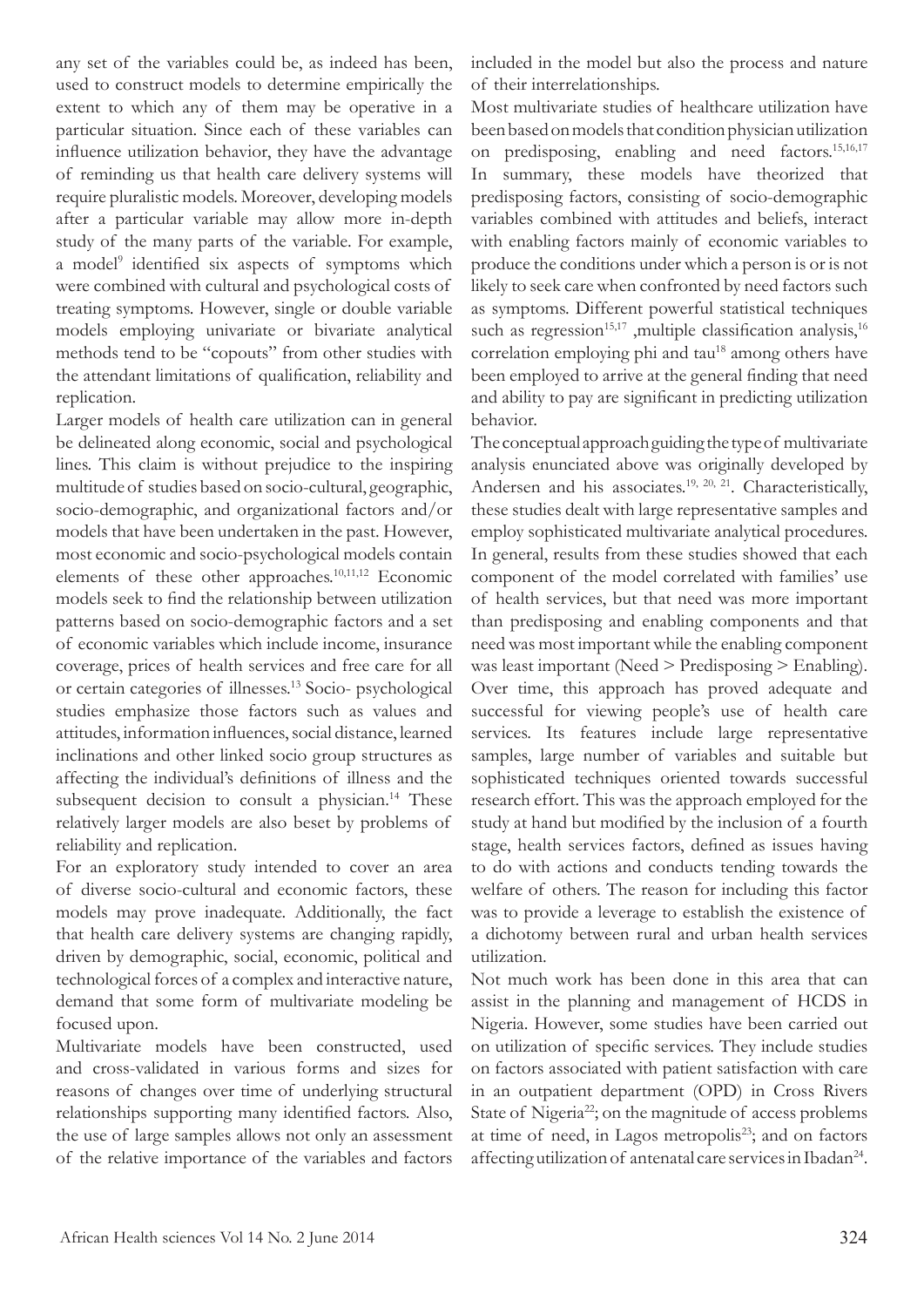A few other studies have focused on use of health care services by identified groups such as students<sup>25</sup>, the elderly and rural dwellers<sup>26</sup>, while the effect of certain policies such as the national health insurance scheme on utilization has also been studied $27$ .

The obvious limitations of these studies manifest in the lack of a holistic approach both in concept and in scope which the present study attempts to bridge. Two past studies show a semblance. The first<sup>8</sup> was in fact motivated by the need to review planning efforts and their appropriateness viewed from the context of *health services* utilization. That study came up with information on utilization rates for many states of the Federation at both rural and urban levels. The other<sup>28</sup> examined the stages of health seeking behavior in Nigeria. These also suffer the limitations identified above.

### **Study Design**

The study covering the geographical entity known as Kwara State of Nigeria was carried out in 2011 and in order to capture all possible variations in utilization behavior and variations in individual characteristics, deliberate attempt was made to include all the major ethnic groups as well as people from rural and urban areas using the definition of minimum population threshold<sup>29</sup> and the reality of observed increasing urbanization.

Both publicly and privately owned health institutions in the rural and urban areas of the state were covered in the study. By the exploratory nature of the study, the independent (explanatory) variables explaining utilization in the study are all embracing and have been identified from an extensive review of literature in the area and also from the researcher's personal knowledge and experience of the study area environment. The variables were categorized into four major headings constituting the components of the model of health care utilization proposed. They were defined thus:

**Predisposing factors** are those that render health services favorable, inclined and susceptible. Variables that fall under the group are: age, sex, religion, occupation, education, family size, ethnicity, culture, attitude, belief, and health education.

**Enabling factors** denote variables which engender the use of health services and include family income, proximity, availability, costs, motivational benefits, free health care, health insurance, and third party influence. **Health services factors** are those having to do with actions and conducts tending towards the welfare of others. For this study, the relevant variables considered are: communications, bed supply, quality of care, outcome, treatment, type of facility, loyalty to provider, and ambulatory care.

**The need factors** are defined as those that are imperative and require action to be taken and such relevant variables for the study are: disease, symptoms, health status, and disability days. The decision to include both symptom and disease is informed by differences in decision criteria about seeking care that can possibly follow a mere symptomatic feeling of ill-health and actually being diagnosed with an ailment.

## **Data Collection**

For some reasons, including the need for reliability and internal validity, sampling covered patients in the health facilities and residents of the various communities in the facilities' milieu. Partly structured and partly openended pretested questionnaire was used and full-scale data gathering exercise carried out by research assistants, mainly consisting of health professionals who were already familiar with the type of interview method adopted and the information being sought.

The sampling procedure had those features that tend to polarize service utilization along rural/urban, public/ private and hospital/clinic dimensions implicitly built into it for the right analysis. This meant that cases (respondents) have to be drawn at these various levels. In order to obtain a representative sample of the population, the sampling method adopted for the patients was multi-stage while convenient sampling constrained by time was used in selecting cases from the resident communities.

The procedure involved stratifying the State into rural and urban areas. From each stratum, clusters were drawn on the basis of whether health institutions are hospitals or clinic/centers. Each cluster was further broken down by form of ownership into private and public health facilities. The cases were then drawn from these.

A sample size of 1200 was adopted in consideration of three factors namely: the need to minimize the sampling error by making the sample as large as possible; factor analysis procedure which relates independent variables to number of cases to increase reliability and validity; and the enormous amount of resources required for a large sample. Thus, a large sample size implied by the first two factors was constrained by limited resources and the adopted size represents a satisfactory balance.

### **Data Analysis**

Two major analytical procedures were employed based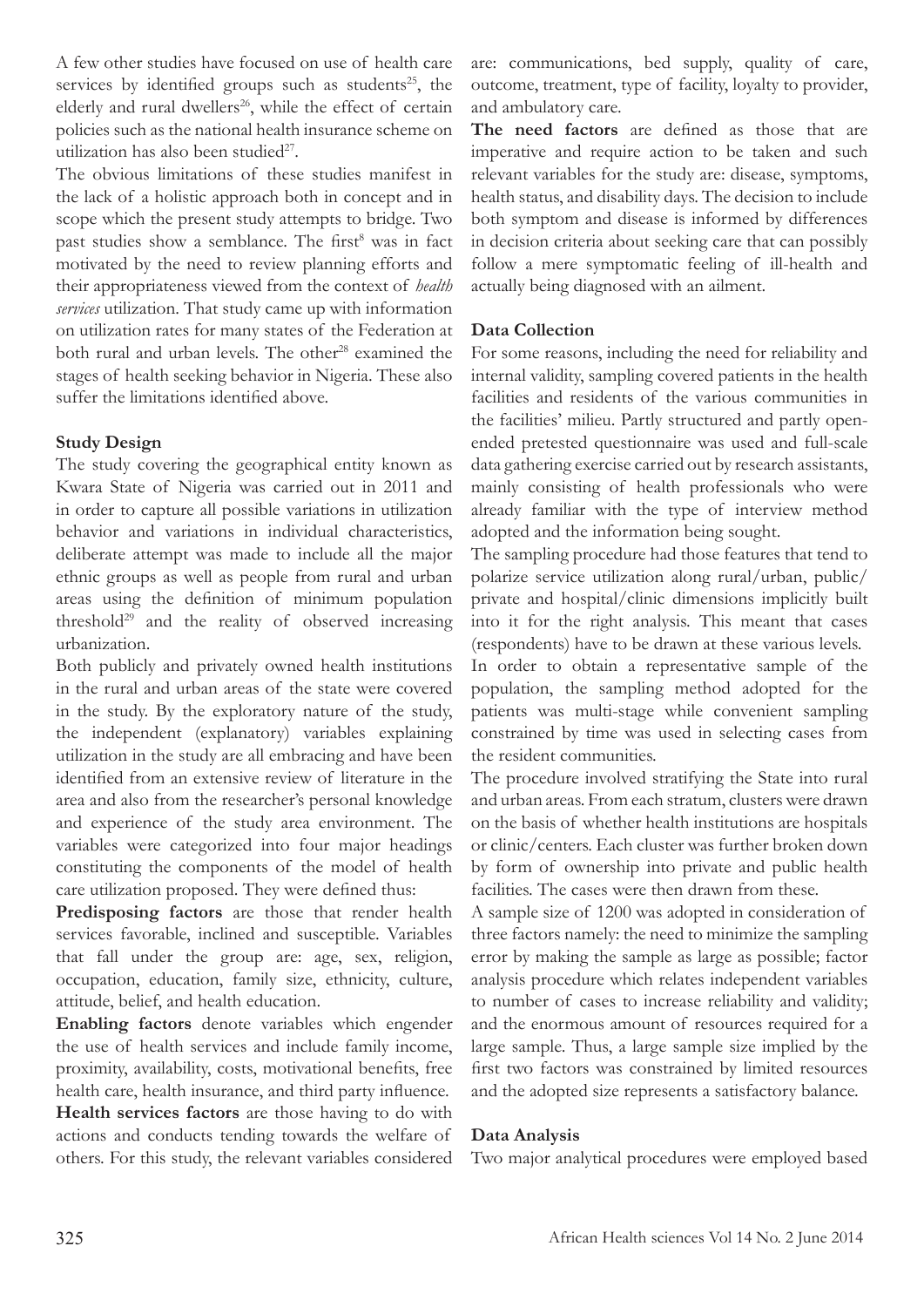on the characteristics of the data sets obtained. The first was factor analysis which worked with 27 variables measured at the ordinal and interval levels while cross tabulation analyzed data on four (4) nominal variables. Three different statistics (Crammer's v, Tau c and Pearson's r) were calculated because of their general suitability for nominal variables with different numbers of categories. Calculated chi-squares at corresponding degrees of freedom provided further tests of significance for values obtained.

#### **Factor Analysis**

Factor-analyzed data was intended to produce a correlation matrix. Although a correlation matrix would not provide much explanation of the structure of interdependence between variables, it represents an appropriate method of orthogonal transformation of the raw data since the variables have different measurement attributes. The eigenvalues associated with the correlation matrix were also obtained. This was the extra-heuristic criterion that determined the number of factors extracted by the factor procedure. Usually, the number of eigenvalues greater than unity determines the number of factors for extraction. Since the total sum of eigenvalues equals the number of variables (average eigenvalue  $= 1$ ), it follows that as many factors as the variables can be extracted. This implies that factors with eigenvalues greater than the average of unity were regarded as the minimum number of factors. These factors were regarded as the underlying construct of all the input variables.

Adopting the varimax rotation of the correlation matrix, factor pattern with associated factor loadings emerged from orthogonal rotation of the correlation matrix. Factor loadings represented the correlation between the factors and the original variables which then means that high loadings are indications of the strong influence of the variable on the factor. The use of varimax rotation simplified interpretation as factor loadings range from -1 to +1. Factor loadings having values close to zero show lack of association while those close to -1 and +1 indicate fairly strong association. Negative signs only indicate association between variable and factor in the opposite direction.

The other outputs of the factor analysis included the communalities and the percentage of variance explained. The communalities reflect the variation of all the respondents associated with each original input variable. Variables with high communalities reasonably represented these variations. A summary of the percentage variance explained indicated the portion of the total original variance by all variables that were represented by the factor. Therefore, these two statistics were used in interpreting the variables and the factors respectively. Table 1 shows the factor pattern produced by the factor analysis and the accompanying statistics enumerated above

### **Results and discussion Factor Analysis – Total Sample**

Most often, researchers resort to the use of rule of thumb in deciding what values of factor loadings and communalities can be regarded as high enough for acceptability. For the present study, a value of 0.60 is taken as significant. The important advantage conferred by this decision is that figures were not overinterpreted.

Also, the factor pattern that emerged may not conform to expectation particularly as no theoretical answer is imposed on the factor model initially. The only approximation to the theoretical answer was the 4-stage model comprising predisposing, enabling, need and health services factors designed for the study.

Table 2, a derivation from table 1, showed the eight (8) factors extracted by the factor analytic model to represent the underlying dimensions inherent in the 27 variables. Going by the value of 0.60 taken as significance level, eight variables loaded substantially on the first factor, two on each of the second, third, fourth, fifth and sixth factors and only one variable on each of the seventh and eighth factors. This gave a total of 20 supposedly influential variables which can still be regarded as unmanageable. However, communalities of 60% and above became handy in identifying the relatively more important variables. The communality estimates in Table 2 further eliminated the variables whose influence can be regarded as minor (asterisked). It shows that only 12 variables can now be regarded as important.

In other words, six factors (2 and 6 were ruled out) could be taken as providing the unobservable dimensions of the observed variables. However a factor can be meaningful if two or more variables overlap. This suggested that factors 7 and 8 can be taken as unimportant except that theory and practice lead to different conclusions about the influence of religion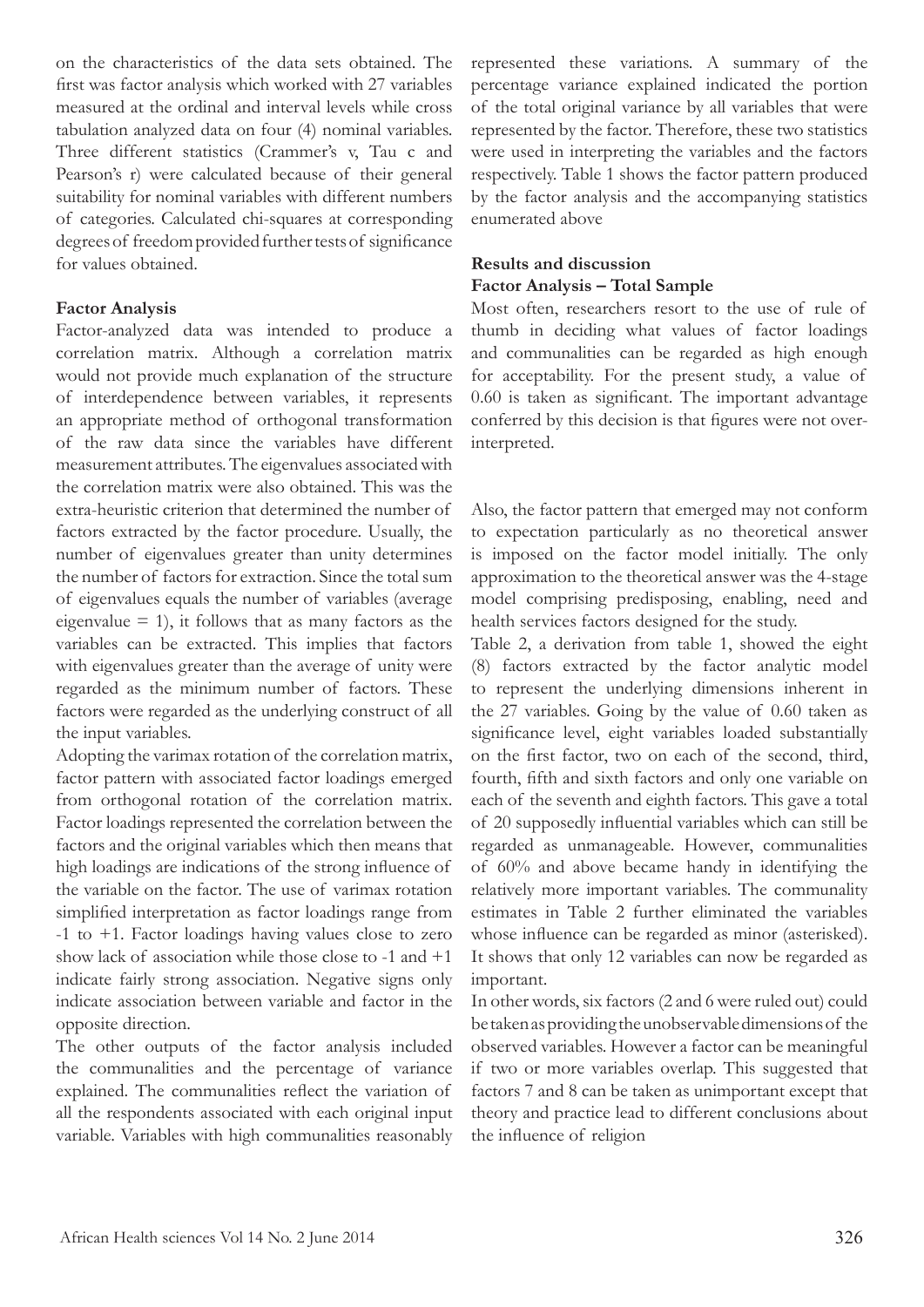|                    | <b>FACTORS</b>      |         |         |                |                |         |                |                |                |                      |
|--------------------|---------------------|---------|---------|----------------|----------------|---------|----------------|----------------|----------------|----------------------|
|                    |                     | F1      | F2      | F3             | F <sub>4</sub> | F5      | F <sub>6</sub> | F7             | F8             | <b>COMMUNALITIES</b> |
| $\overline{\rm V}$ | $\overline{\rm V1}$ | $-0.03$ | 0.05    | $-0.02$        | 0.68           | 0.01    | 0.38           | 0.01           | 0.21           | 0.66                 |
| $\mathbf{A}$       | V <sub>5</sub>      | 0.21    | $-0.06$ | 0.16           | $-0.47$        | 0.60    | $-0.15$        | $-0.06$        | $-0.11$        | 0.68                 |
| ${\bf R}$          | V <sub>6</sub>      | $-0.02$ | $-0.08$ | $-0.11$        | 0.74           | 0.17    | 0.00           | 0.07           | 0.17           | 0.63                 |
| $\rm I$            | V7                  | $-0.11$ | 0.02    | 0.02           | 0.22           | 0.78    | 0.03           | $-0.02$        | $-0.13$        | 0.68                 |
| $\boldsymbol{A}$   | V <sub>9</sub>      | $-0.02$ | $-0.01$ | 0.06           | 0.08           | $-0.31$ | 0.67           | 0.07           | 0.05           | 057                  |
| $\, {\bf B}$       | V10                 | $-0.68$ | $-0.07$ | $-0.05$        | 0.11           | $-0.13$ | 0.03           | $-0.25$        | $-0.18$        | 0.60                 |
| $\mathbf L$        | V13                 | $-0.05$ | 0.07    | 0.03           | 0.13           | 0.17    | 0.71           | $-0.15$        | $-0.02$        | 0.58                 |
| $\mathbf E$        | V14                 | $-0.09$ | 0.18    | 0.03           | 0.08           | $-0.09$ | $-0.08$        | 0.74           | $-0.02$        | 0.62                 |
| S                  | V15                 | 0.54    | 0.27    | 0.08           | 0.02           | $-0.23$ | 0.16           | $-0.23$        | 0.20           | 0.54                 |
|                    | V16                 | 0.70    | 0.11    | 0.11           | 0.03           | 0.11    | $-0.14$        | $-0.12$        | $-0.09$        | 0.57                 |
|                    | V17                 | $-0.77$ | 0.07    | $-0.08$        | 0.05           | $-0.03$ | $-0.08$        | $-0.02$        | $-0.07$        | 0.62                 |
|                    | V18                 | 0.68    | 0.19    | 0.06           | $-0.00$        | 0.07    | $-0.09$        | $-0.12$        | $-0.13$        | 0.55                 |
|                    | V19                 | $-0.57$ | 0.28    | $-0.02$        | $-0.15$        | 0.01    | 0.22           | $-0.14$        | $-0.16$        | 0.52                 |
|                    | ${\rm V20}$         | 0.68    | 0.12    | 0.18           | $-0.02$        | $-0.15$ | 0.11           | $-0.29$        | 0.01           | 0.63                 |
|                    | V21                 | 0.54    | 0.23    | 0.20           | $-0.04$        | 0.14    | 0.02           | $-0.34$        | $-0.01$        | 0.52                 |
|                    | V22                 | $-0.70$ | 0.13    | $-0.03$        | $-0.06$        | 0.01    | $-0.05$        | $-0.12$        | $-0.19$        | 0.56                 |
|                    | V23                 | 0.01    | 0.69    | $-0.16$        | $-0.08$        | 0.16    | 0.09           | 0.09           | 0.14           | 0.57                 |
|                    | V24                 | 0.02    | 0.66    | 0.16           | 0.01           | $-0.18$ | $-0.00$        | $-0.04$        | 0.13           | 0.51                 |
|                    | V25                 | 0.14    | 0.65    | 0.03           | 0.09           | $-0.00$ | $-0.11$        | 0.27           | $-0.07$        | 0.54                 |
|                    | V26                 | 0.32    | 0.24    | 0.42           | 0.42           | $-0.20$ | $-0.16$        | $-0.06$        | 0.06           | 0.59                 |
|                    | V27                 | 0.75    | 0.12    | 0.19           | 0.04           | $-0.05$ | $-0.02$        | 0.01           | 0.02           | 0.61                 |
|                    | V28                 | 0.40    | 0.41    | 0.45           | $-0.10$        | $-0.09$ | $-0.02$        | $-0.01$        | $-0.08$        | 0.35                 |
|                    | V29                 | 0.60    | 0.18    | 0.19           | 0.05           | 0.10    | $-0.19$        | $-0.18$        | $-0.07$        | 0.51                 |
|                    | V30                 | 0.21    | 0.45    | 0.01           | 0.12           | 0.35    | $-0.16$        | $-0.10$        | $-0.11$        | 0.44                 |
|                    | V31                 | 0.16    | 0.04    | 0.87           | $-0.13$        | 0.05    | 0.07           | 0.02           | 0.24           | 0.81                 |
|                    | V32                 | 0.42    | 0.05    | 0.77           | $-0.05$        | 0.10    | 0.11           | 0.00           | 0.07           | 0.80                 |
|                    | V33                 | 0.08    | 0.26    | 0.39           | 0.07           | $-0.04$ | $-0.25$        | $-0.35$        | 0.37           | 0.55                 |
|                    | V34                 | 0.13    | 0.14    | 0.07           | 0.05           | 0.05    | 0.03           | $-0.01$        | 0.85           | 0.76                 |
|                    |                     |         |         |                |                |         |                |                |                |                      |
|                    | Eigenvalue          | 6.27    | 2.17    | 1.89           | 1.50           | 1.44    | 1.23           | 1.03           | 1.03           |                      |
| $\%$ of            |                     | 19      | $8\,$   | $\overline{7}$ | 6              | 5       | 5              | $\overline{4}$ | $\overline{4}$ |                      |
| Variance           |                     | 19      | 27      | 34             | 40             | 45      | $50\,$         | 54             | 58             |                      |
|                    | Cummulative         |         |         |                |                |         |                |                |                |                      |

Table 1: Varimax Rotated Factor Pattern (Total Sample)

Source: Compiled from Analysis of Field Survey, 2011

(factor 7) and belief (factor 8). In the case of religion, one could expect that extreme views which disagree with use of health care services would be completely ameliorated by majority of positive thinking towards scientific medical care. Also, interpretation of religious services would vary from religion to religion and from person to person. At best therefore, the influence of religion remains unclear. On the part of beliefs, it could

be imagined, to a reasonable extent, that the beliefs people hold of the doctor's ability, the efficacy of drugs and the medical care systems in curing illnesses and the relative effectiveness of alternative sources of care such as traditional healing would determine their levels of utilization of health care services. Therefore, whereas, the influence of religion can be dispensed with, the same view cannot hold for beliefs.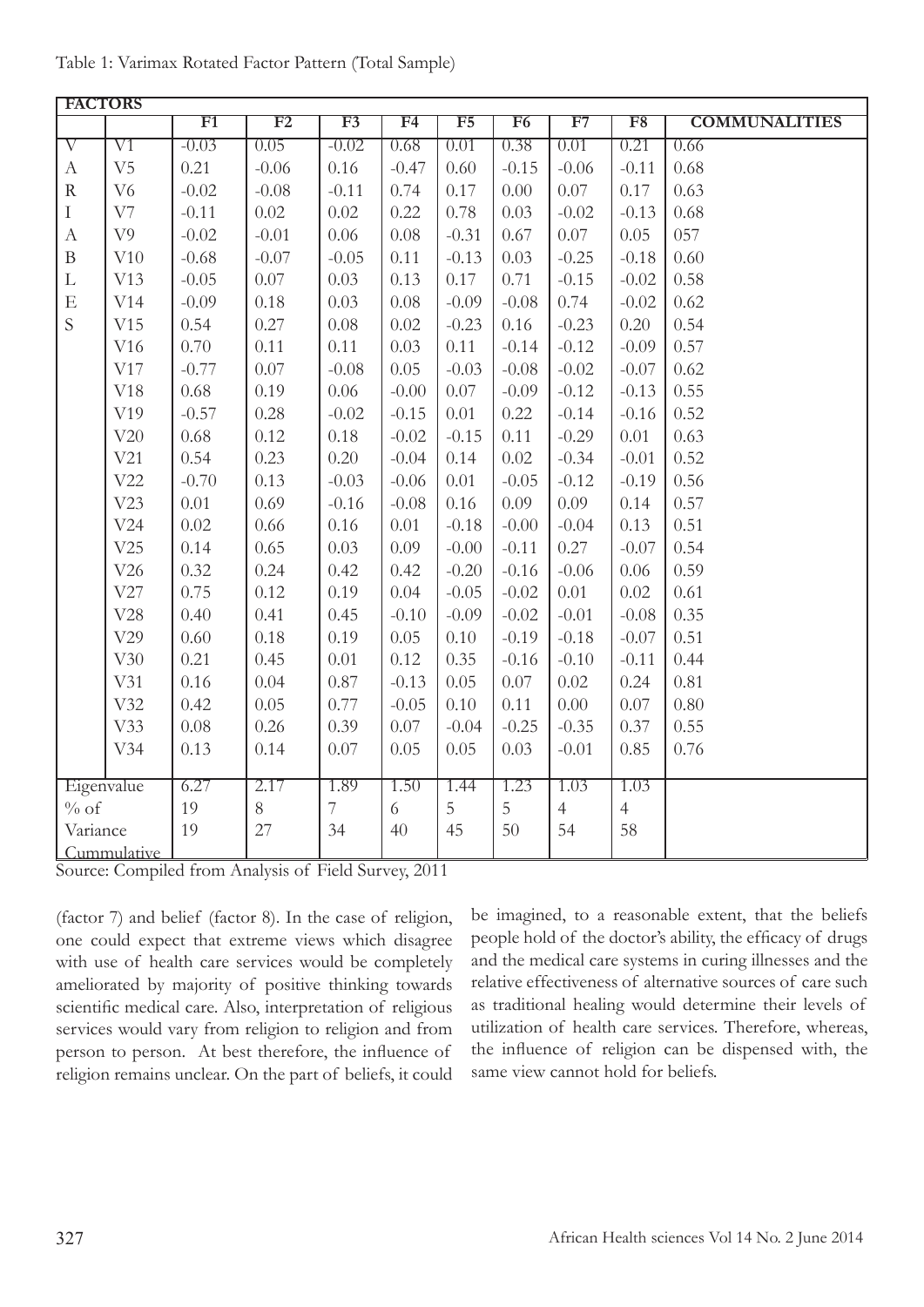| <b>FACTORS</b> | <b>INFLUENTIAL</b> | <b>MODEL COMPONENTS</b> | <b>FACTORS</b>  | <b>COMMUNALITIES</b> |
|----------------|--------------------|-------------------------|-----------------|----------------------|
|                | <b>VARIABLES</b>   |                         | <b>LOADINGS</b> |                      |
| 1              | Proximity          | Enabling                | $-0.68$         | 0.60                 |
|                | Health Education*  | Predisposing            | 0.70            | 0.57                 |
|                | Availability       | Enabling                | $-0.77$         | 0.62                 |
|                | Free Health Care*  | Enabling                | 0.68            | 0.55                 |
|                | Health Insurance   | Enabling                | 0.68            | 0.63                 |
|                | Third<br>Party     | Enabling                | $-0.70$         | 0.56                 |
|                | Influence*         | <b>Health Services</b>  | 0.75            | 0.61                 |
|                | Quality of Care    | <b>Health Services</b>  | 0.60            | 0.51                 |
|                | Outcome*           |                         |                 |                      |
| $\mathbf{2}$   |                    | <b>Health Services</b>  | 0.66            | 0.51                 |
|                | Communications*    | <b>Health Services</b>  | 0.65            | 0.54                 |
|                | Treatment*         |                         |                 |                      |
| $\mathfrak{Z}$ |                    | Need                    | 0.87            | 0.81                 |
|                | Disease            | Need                    | 0.77            | 0.80                 |
|                | Symptom            |                         |                 |                      |
| $\overline{4}$ |                    | Predisposing            | 0.68            | 0.66                 |
|                | Age                | Predisposing            | 0.74            | 0.63                 |
|                | Family Size        |                         |                 |                      |
| 5              |                    | Predisposing            | 0.60            | 0.68                 |
|                | Education          | Enabling                | 0.78            | 0.68                 |
|                | Family Income      |                         |                 |                      |
| 6              |                    | Need                    | 0.67            | 0.57                 |
|                | Health Status*     | Need                    | 0.71            | 0.58                 |
|                | Disability Days*   |                         |                 |                      |
| 7              |                    | Predisposing            | 0.74            | 0.62                 |
|                | Religion           |                         |                 |                      |
| 8              |                    | Predisposing            | 0.76            | 0.76                 |
|                | <b>Belief</b>      |                         |                 |                      |
|                |                    |                         |                 |                      |

\*Eliminated by the Communality Criterion

Source: Derived from analysis of field survey data, 2011

## **Cross-tabulation**

Table 3-Total Sample revealed that all values of Cramer's v, Tau c and Pearson's were very small (<0.215). Ordinarily, this suggests that the nominal variables do not provide satisfactory predictions for the dependent variable. However, it might be the case that imputed values of service use introduced substantial distortions since past events were hardly remembered with reasonable accuracy. This benefit of doubt was supported by the chi-square tests which showed, that, with the exception of the fourth variable (type of facility), the values were statistically significant (<0.05). The rejection of the null hypothesis for the other three indicated that the values could only have resulted by chance (5 out of 100 chances). The two results considered together showed

sex, perhaps, as a fair predictor of service use. This is because it had fairly acceptable values of Cramer's v (0.207) Tau c (0.190) and Pearson's r (0.180) as well as a chi-square value (67.1) for 4 degrees of freedom much higher than was necessary to reject the null hypothesis. Even then, this conclusion hinged on the need for not under-interpreting relationships.

## **Major findings of both analyses (Total Sample)**

Results presented above indicate that the 4-stage model of health care utilization is generally supported. The fact that the eight factors accounted for 58% of the total original variance of all the 27 variables further confirmed the acceptability of the model in explaining utilization. As shown in Table 2 all the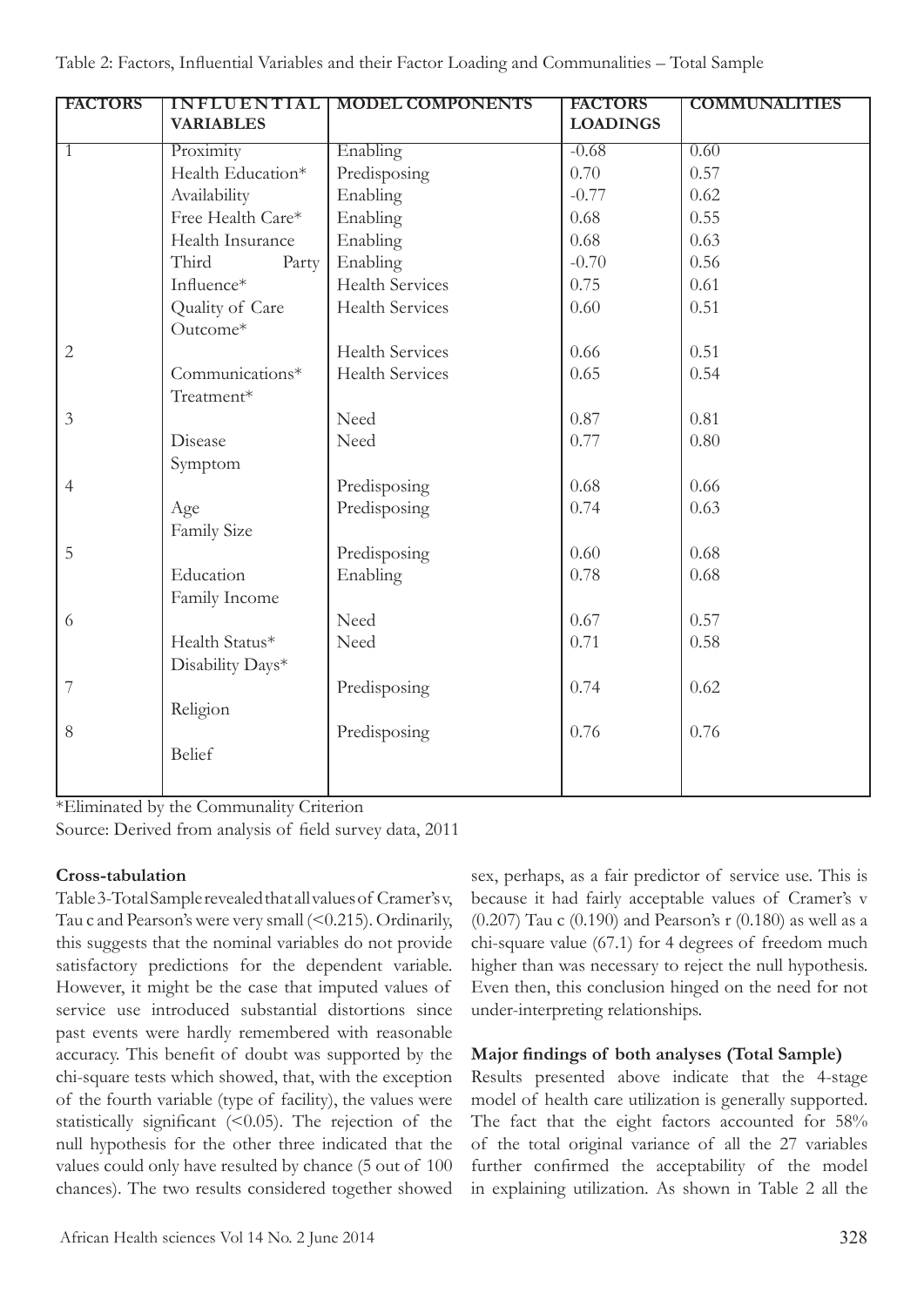model components were adequately represented in the factor pattern that emerged. In fact, except for minor distortions, each model component could be appropriately imposed on each separate factor. Also, cross tabulation results indicated sex, as perhaps the only significant variable for utilization. This showed that a total of twelve (12) variables namely: proximity, availability, health insurance, quality of care, disease, symptoms, age, family size, education, family income, beliefs and sex were adequate in explaining utilization in answer to the third study objective.

The order of influence of the model components was derived by reference to factor loadings and communalities used as interpretation tools. This was done by comparing the number of input variables (31) first with the influential variables (20) identified by the factor loadings and secondly with the final set of variables after elimination by the communality criterion (12) for each component. Table 4 shows that need factors ranked first, followed by enabling factors, predisposing factors and lastly by health services factors.

### **Table 3: Measures of Association Location 1 (urban area)**

| UTILIZATION      |                 |       |                  |                   |    |  |
|------------------|-----------------|-------|------------------|-------------------|----|--|
| <b>VARIABLES</b> | <b>CRAMER'S</b> | TAU   | <b>PEARSON'S</b> | <b>CHI-SQUARE</b> | DF |  |
|                  |                 |       |                  | $(P_0.05)$        |    |  |
| Sex              | .308            | ).244 | .282             | 88.t              |    |  |
| Occupation       | 0.217           | 0.026 | 0.026            | 175.7             | 56 |  |
| <b>Ethnicity</b> | 0.206           | 0.011 | 0.057            | 158.5             | 28 |  |
| Type of Facility |                 | 0.062 | 0 0 9 5          |                   |    |  |

UTILIZATION DELL'INTERNATIONE

## **Location 2 (rural area)**

| UTILIZATION      |                 |       |                  |                   |                |  |  |
|------------------|-----------------|-------|------------------|-------------------|----------------|--|--|
| <b>VARIABLES</b> | <b>CRAMER'S</b> | TAU   | <b>PEARSON'S</b> | <b>CHI-SQUARE</b> | DF             |  |  |
|                  |                 |       |                  | $(P_0.05)$        |                |  |  |
| Sex              | 0.169           | 0.070 | 0.044            |                   |                |  |  |
| Occupation       | 0.331           | 0.085 | $-0.129$         | 274.9             | 60             |  |  |
| Ethnicity        | 0.234           | 0.142 | 0.204            | 136.8             | 28             |  |  |
| Type of Facility | 0.174           | 0.008 | $-0.039$         | 18.9              | $\overline{4}$ |  |  |
|                  |                 |       |                  |                   |                |  |  |

### **Total Sample**

| <b>UTILIZATION</b> |                 |       |                  |                   |    |  |
|--------------------|-----------------|-------|------------------|-------------------|----|--|
| <b>VARIABLES</b>   | <b>CRAMER'S</b> | TAU   | <b>PEARSON'S</b> | <b>CHI-SQUARE</b> | DF |  |
|                    |                 |       |                  | (P 0.05)          |    |  |
| Sex                |                 | 0.190 | 0.180            |                   |    |  |
| Occupation         | 0.214           | 0.028 | 0.014            | 285.7             | 60 |  |
| Ethnicity          | 0.143           | 0.054 | 0.106            | 126.8             | 28 |  |
| Type of Facility   | 0.045           | 0.028 | 0.022            | $3.2*$            |    |  |

\*Null Hypothesis Accepted

Source: Derived from analysis of field survey data, 2011

Although this may appear a short gun analytical approach, it was nonetheless effective in determining the relative importance of each of the model components.

## **Determinants of utilization in rural and urban areas**

The underlying assumption for the second objective of this study was that utilization patterns could be

expected to differ between the urban areas (Location 1) and the rural areas (Location 2) based on differences in the socio-economic and cultural characteristics of the two groups.

Tables 5 and 6 indicated that the 4-stage model of health care utilization was supported in the two areas. This is evident from the high factor loadings recorded for the model components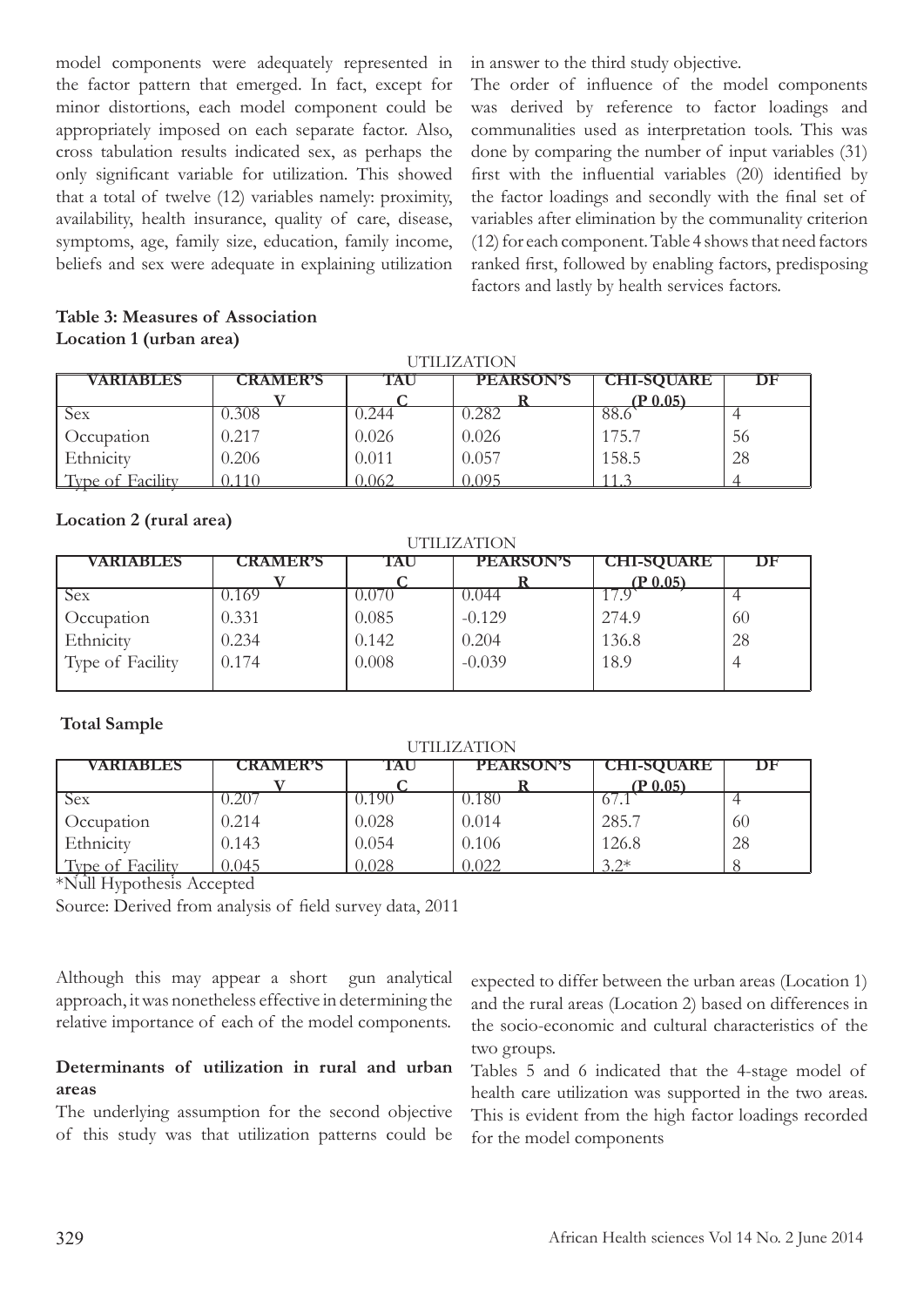| <b>Model Component</b> | No of Imput-   No of influence |                     | No of Explanatory Var- Ranking |  |
|------------------------|--------------------------------|---------------------|--------------------------------|--|
|                        | ed Variables                   | Variables by Factor | iables after Elimination       |  |
|                        |                                | Leadings            | by Communality                 |  |
| Predisposing           |                                | $6(55\%)$           | 5(45%)                         |  |
| Enabling               |                                | $6(75\%)$           | $4(50\%)$                      |  |
| Need                   |                                | $4(100\%)$          | $2(50\%)$                      |  |
| Health Service         |                                | $4(50\%)$           | $1(12.5\%)$                    |  |

Table 4: Relative Importance of Model Components

Source: Computed from Table2

Of predisposing, enabling, need and health services factors. It would appear that this model is fairly robust in explaining utilization for any pattern of settlement. However, while the communality criterion removed the influence of health services factors for the urban areas, it confirmed the adequate representation of all the model components for the rural areas. To this extent, it could be inferred that factors determining utilization were different between the two groups. Support for this claim was provided by the factor pattern in Tables 5 and 6.

represented by the 27 variables for the urban areas, only six factors accounted for the variables for the rural areas. Moreover, the factor patterns showed the difference in the variability of the determinants of health care utilization. There was an even spread of the variables loading on the factors for the urban areas (Table 5), while majority of the variables had their loadings on the first factor for the rural area (Table 6). The implication of these divergent values is that while utilization determinants could be easily and comprehensibly ordered in the rural area, such an attempt is fraught with more variability in the urban areas.

While ten factors provided the underlying dimensions

Table 5: Factors, Influential Variables, Factors Loading and Communalities – Location 1(urban)

| <b>FACTORS</b> | <b>INFLUENTIAL</b>      | <b>MODEL</b>           | <b>FACTOR</b>   | <b>COMMUNALITIES</b> |
|----------------|-------------------------|------------------------|-----------------|----------------------|
|                | <b>VARIABLES</b>        | <b>COMPONENTS</b>      | <b>LOADINGS</b> |                      |
| 1.             | Motivational Benefits*  | Enabling               | 0.60            | 0.56                 |
|                | Loyalty to Providers*   | Health Services        | 0.66            | 0.54                 |
|                |                         |                        |                 |                      |
| $\mathbf{2}$   | Disease                 | Need                   | 0.83            | 0.71                 |
|                | Symptom                 | Need                   | 0.85            | 0.74                 |
|                |                         |                        |                 |                      |
| 3              | Education family Income | Predisposing           | 0.68            | 0.70                 |
|                | <b>Health Status</b>    | Enabling               | 0.80            | 0.72                 |
|                |                         | Need                   | 0.66            | 0.61                 |
|                | Third Party Influence*  |                        |                 |                      |
| $\overline{4}$ |                         | Enabling               | 0.68            | 0.59                 |
|                | Quality of Care*        |                        |                 |                      |
| 5              |                         | <b>Health Services</b> | 0.71            | 0.56                 |
|                | Health Education*       |                        |                 |                      |
| 6              | Free Health Care*       | Predisposing           | 0.74            | 0.57                 |
|                |                         | Enabling               | 0.66            | 0.54                 |
|                | Age                     |                        |                 |                      |
| 7              | Family Size             | Predisposing           | 0.73            | 0.63                 |
|                |                         | Predisposing           | 0.76            | 0.67                 |
|                | Disability Days         |                        |                 |                      |
| 8              | Religion*               | Need                   | 0.73            | 0.61                 |
|                |                         | Predisposing           | 0.60            | 0.64                 |
|                | Availability            |                        |                 |                      |
| 9              |                         | Enabling               | 0.76            | 0.65                 |
|                | Belief                  |                        |                 |                      |
| 10             |                         | Predisposing           | 0.82            | 0.73                 |
|                |                         |                        |                 |                      |

\*Eliminated by the Communality Criterion

Source: Derived from analysis of field survey data, 2011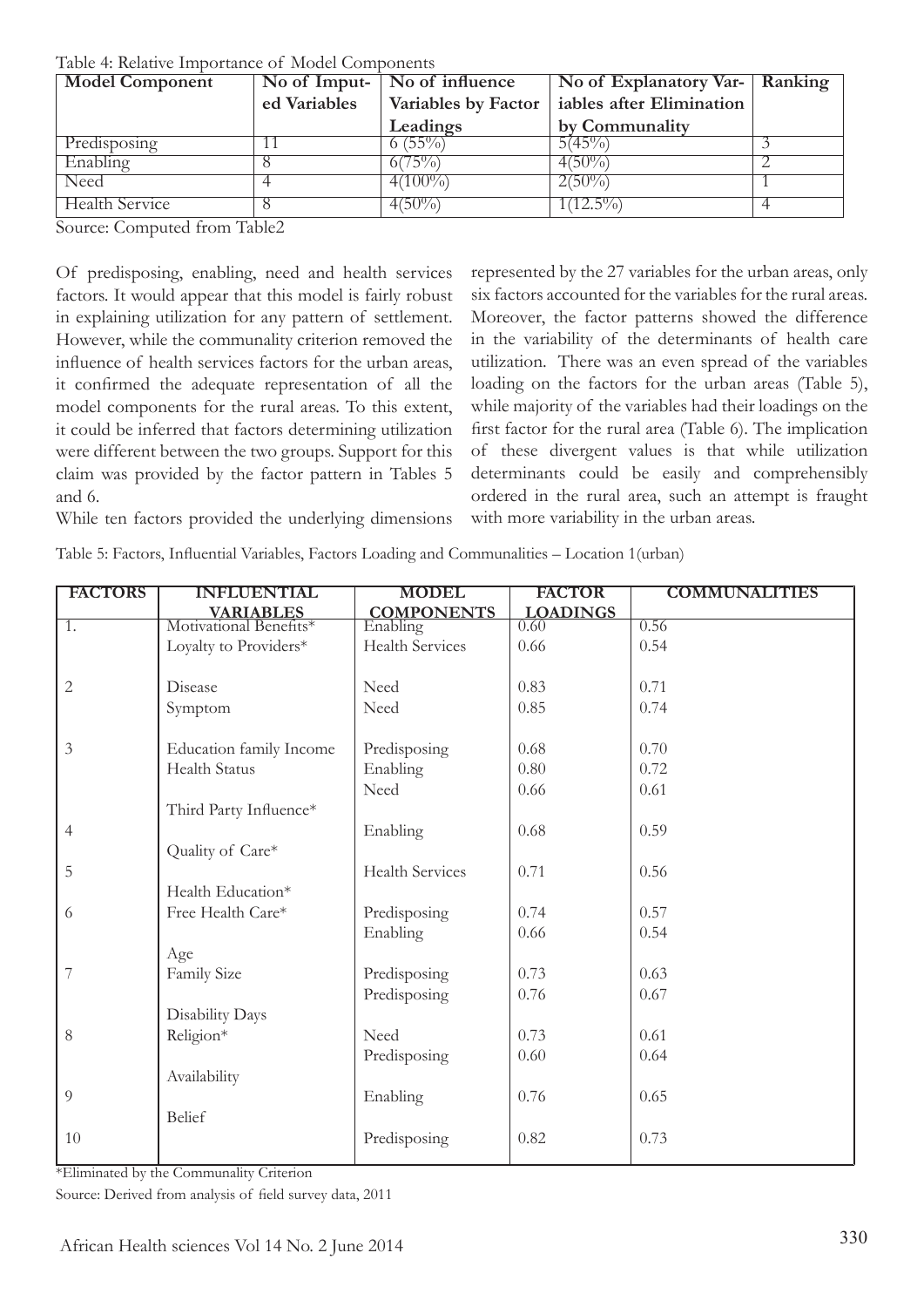| <b>FACTORS</b> | <b>INFLUENTIAL</b>     | <b>MODEL</b>           | <b>FACTOR</b>   | <b>COMMUNALITIES</b> |
|----------------|------------------------|------------------------|-----------------|----------------------|
|                | <b>VARIABLES</b>       | <b>COMPONENTS</b>      | <b>LOADINGS</b> |                      |
| 1.             | Proximity              | Enabling               | $-0.65$         | 0.60                 |
|                | Culture                | Predisposing           | 0.76            | 0.61                 |
|                | Health Education*      | Predisposing           | 0.69            | 0.59                 |
|                | Availability           | Enabling               | $-0.83$         | 0.72                 |
|                | Free Health Care*      | Enabling               | 0.69            | 0.53                 |
|                | $Costs*$               | Enabling               | $-0.76$         | 0.59                 |
|                | Health Insurance       | Enabling               | 0.83            | 0.71                 |
|                | Motivational Benefits* | Enabling               | 0.71            | 0.59                 |
|                | Third Party Influence* | Enabling               | $-0.73$         | 0.55                 |
|                | <b>Bed Supply</b>      | <b>Health Services</b> | 0.63            | 0.60                 |
|                | Quality of Care        | <b>Health Services</b> | 0.84            | 0.78                 |
|                | Belief*                | Predisposing           | 0.60            | 0.53                 |
|                |                        |                        |                 |                      |
| 2.             | Disease                | Need                   | 0.87            | 0.78                 |
|                | Symptom                | Need                   | 0.75            | 0.80                 |
|                |                        |                        |                 |                      |
| 3.             | Age                    | Predisposing           | 0.80            | 0.66                 |
|                | Education              | Predisposing           | $-0.61$         | 0.77                 |
|                | Health Status*         | Need                   | 0.62            | 0.44                 |
|                |                        |                        |                 |                      |
| 4.             | Ambulatory Care        | <b>Health Services</b> | 0.75            | 0.63                 |
|                |                        |                        |                 |                      |
|                |                        |                        |                 |                      |
| 5              | Disability Days*       | Need                   | 0.71            | 0.57                 |
|                | Treatment*             | <b>Health Services</b> | 0.61            | 0.54                 |
|                |                        |                        |                 |                      |
| 6.             | Family Income          | Enabling               | 0.78            | 0.71                 |

\*Eliminated by the Communality Criterion

Source: Derived from analysis of field survey data, 2011

### **Cross-tabulation of nominal variables**

The measures of association provided additional criterion for comparing the influential variables in the rural and urban areas based on four nominal variables. Table 3 (Rural

And Urban Areas) showed the results of crosstabulation of service use against the four nominal variables. Although the chi-square tests for all the two locations indicated that the values are significant permitting a 5% chance of error, it would amount to over-interpretation if values below the 0.10 level were accepted. Consequently, only sex for urban areas and ethnicity for rural areas could be regarded as important in determining utilization in the respective locations.

**Health Services Factors -**The common health services variable to both rural and urban areas was the quality of care which was given expression to by the paramedical services antecedent to health care and cure. However, while patients in the urban areas expressed more loyalty to a provider, the rural residents seemed to be fascinated by those qualities that were lacking in the facilities located in their areas. It could be suggested that the absence of doctors in the rural clinics, the lack of bed facilities, and the impossibility of obtaining service at home or as inpatient do not mould the right perception of the HCDS.

### **Conclusions**

In the process of determining the factors responsible for health care utilization three objectives regarded as capable of providing adequate information were investigated. Results from factor analysis and crosstabulation generated findings which provided answers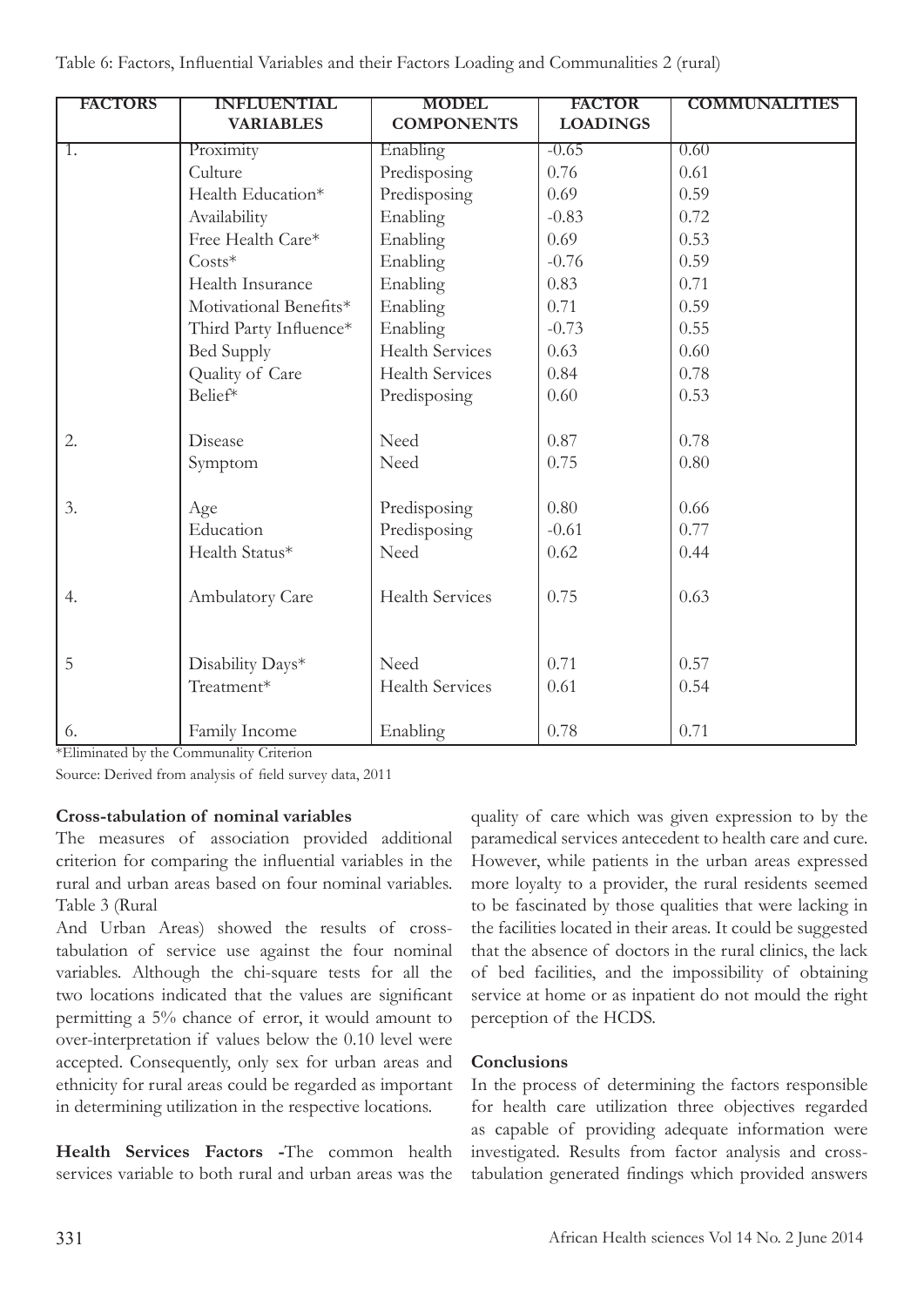to these objectives. They nonetheless also generated one or two contradictions.

The factor and cross-tabulation analyses of the total sample showed that a 4-stage model comprising predisposing, enabling, need and health services factors was adequate in explaining the reasons why people behave as they do towards health care utilization. The variables representing the predisposing factors included age, sex, family size, education and belief; those representing enabling factors were proximity, availability, health insurance and family income. All need variables showed importance but disease and symptoms gained more prominence than disability days and health status. The quality of care was the major variable under health services factors which indicated that people were conscious of the importance of the service equipment and other paramedical services needed to treat them. Separate analysis of data from rural areas also shows support for the model. However, finding from the same analytical procedure on data from the urban areas indicated that a model which does not contain the health services factors could be adequate for explaining utilization. This means that a 3-stage model, consisting of predisposing, enabling and need factors would be adequate in accounting for patterns of utilization in urban areas.

It was revealed that *need factors* were the most important predictors of utilization. This is consistent with findings in many different empirical settings. *The enabling factors* also showed a great deal of importance, they being more important than predisposing factors contrary to findings in other studies. There were enough justifications for the predictive power of enabling factors found in this study. One of these was that solutions are yet to be found to the problem of the barriers posed by physical inaccessibility, unavailability of services particularly in the rural areas and financial barriers to utilization<sup>30, 31, 32</sup>. This is quite different from what obtains in the developed countries where services are readily available and different health insurance plans have substantially reduced the formidability of financial barriers. Although the health services factors seemed to be of the least importance, they nonetheless established the fact that health care services users would make a choice given the opportunity. These findings have far reaching implications for policy regarding planning the establishment of different categories of health care facilities in different locations based on utilization rates and the subsequent proper and efficient management of established facilities in order to encourage greater professionalism in the health seeking behavior of the

people.

## **Acknowledgements**

This project was carried out during my sabbatical leave (also extended) between September 2010 and April 2012. I feel indebted to the authorities of the University of Ilorin, Ilorin, and Ibrahim Badamosi Babangida University, Lapai, Niger State, Nigeria, the approving and appointing authorities of the sabbatical leave respectively. The sabbatical leave provided the platform through which necessary resources were harnessed for the study.

## **References**

1. WHO, Health Manpower Requirements for the Achievement of HFA/2000 through PHC: Report of a WHO Expert Committee, 12-16 Dec. 1983

 2. WHO, Accelerating the Achievement of HFA/2000 in member States of WHO (in the African Region) through action at the Local Level. Ninth Regional Programme Meeting, Brazzaville, 18-22 Nov. 1985.

3. Adeyemi, KS and Petu, AO, A Health Strategy for Nigeria. *Long Range Planning* 1989; 22(6): 55-65

4. Erinosho, OA, Health Care and Health Care Services in Nigeria, 1989; *ADF Working Paper No. 1,* Washington D. C.

5. Lambo E, Health for all Nigerians: some revolutionary management dimensions, 1989; *Inaugural lecture series,* University of Ilorin, Nigeria,

6. Oladipo, JA, Determinants of health care utilization in the management of Health Care Services: case study of Kwara State, Nigeria, 1992; *Unpublished phd Dissertation.*

7. Parker, R. L. And Hinman, AR, Use of health services. *American Journal of Public Health*, 1982; 72: 71-77.

8. Lambo, E, The relevance of operations research to efficient health services delivery: a case study of a rural health centre in Nigeria, *Advances in Management Studies*, 1982; 1(1); 31-52.

9. Mechanic, D, Correlates of physicians utilization: policy do major multivariate studies of physician utilization find trivial psychological and organizational effects, *Journal of Health and Social Behavior*, 1979; 20: 387-401.

10. Feldstein, P, Demand for Medical Care, in the Cost of Medical Care. *American Medical Association,* 1964; 1: 57-76

11. Rosenstock, I, Why People Use Health Services, *Milbank Memorial Fund Quarterly*, 1966; 44: 295-302

12. Rosenthal, G, The Demand for General Hospital Facilities, 1994; American Hospital Association Monograph: 14.